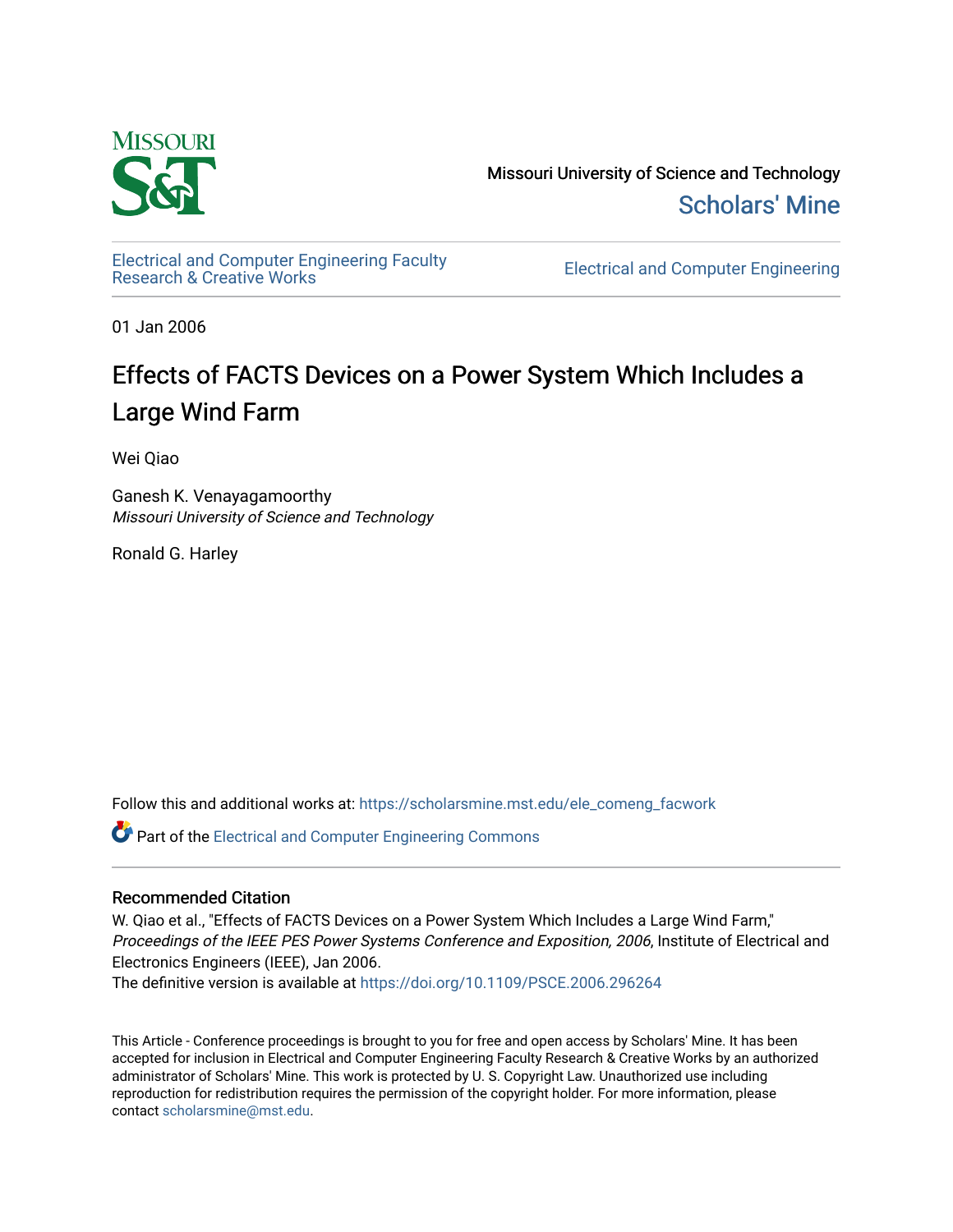# Effects of FACTS Devices on a Power System Which Includes a Large Wind Farm

Wei Qiao, *Student Member, IEEE*, Ronald G. Harley, *Fellow, IEEE*, and Ganesh K. Venayagamoorthy, *Senior Member, IEEE*

*Abstract***-- Nowadays, power systems are facing new challenges, such as increasing penetration of renewable energy sources, in particular wind generation, growing demands, limited resources, and competitive electricity markets. Under these conditions, the power systems has had to confront some major operating problems in voltage regulation, power flow control, transient stability, and damping of power oscillations, etc. Flexible AC transmission system (FACTS) devices can be a solution to these problems. This paper investigates the application of FACTS devices on a 12-bus multimachine benchmark power system including a large wind farm. A STATCOM and an SSSC are added to this power network to provide dynamic voltage control for the wind farm, dynamic power flow control for the transmission lines, relieve transmission congestion and improve power oscillation damping and transient stability.** 

#### *Index Terms***--FACTS device, static synchronous compensator, static synchronous series compensator, wind generation**

#### I. INTRODUCTION

N recent years, there has been a worldwide growth in the  $\prod$ N recent years, there has been a worldwide growth in the exploitation of renewable energy, in particular wind energy. Up to now, most existing wind turbines are equipped with induction generators. In the induction generator, the amount of power converted depends on the magnitude of the grid voltage at the point of common coupling (PCC) with the grid. When a fault occurs somewhere in the grid, which causes a voltage drop at the PCC, the induction generator speeds up due to the unbalance between the mechanical shaft torque and the generator's electromagnetic torque. During this time, the induction generator draws more reactive power from the grid and contributes further to the PCC voltage collapse [1].

In the past, the amount of wind power integrated into largescale power systems forms only a small part of the total electrical generation. Most of the electricity is still being generated by conventional sources, such as thermal, nuclear and hydro generators. Therefore, it was not necessary to require wind turbines to provide voltage and frequency support. During a large disturbance, such as a grid fault, the wind turbines are typically rapidly disconnected from the power network and reconnected when normal operation has been resumed. This is possible, as long as wind power penetration remains low. However, the penetration of wind power is increasing rapidly and is starting to influence overall power system behavior. Moreover, due to growing demands and limited resources, the power industry is facing challenges on the electricity infrastructure. As a consequence, it will become necessary to require wind farms to maintain continuous operation during grid disturbances and thereby support the network voltage and frequency.

In addition, in the era of a deregulated electricity industry, the policy of open access to transmission systems, which helped create competitive electricity markets, led to a huge increase in energy transactions over the grid and possible congestion in transmission systems. The expansion of power transfer capability of transmission systems has been a major problem over the past two decades.

Under these conditions, the modern power system has had to confront some major operating problems, such as voltage regulation, power flow control, transient stability, and damping of power oscillations, etc.

 Flexible AC transmission system (FACTS) devices [2] can be a solution to these problems. They are able to provide rapid active and reactive power compensations to power systems, and therefore can be used to provide voltage support and power flow control, increase transient stability and improve power oscillation damping. Suitably located FACTS devices allow more efficient utilization of existing transmission networks.

 Among the FACTS family, the shunt FACTS devices such as the static synchronous compensator (STATCOM) [2] has been widely used to provide smooth and rapid steady state and transient voltage control at points in the network. The application of a STATCOM on a wind farm equipped with doubly fed induction generators (DFIGs) to ride through grid disturbances in a single machine infinite bus (SMIB) system have been investigated in [3].

 Series FACTS devices, such as the static synchronous series compensator (SSSC) [4]-[7], on the other hand, can regulate the flow of active and reactive power by injecting a controllable capacitive or inductive impedance compensation into a line at the point of connection. In addition, with a suitably designed damping controller, the SSSC has an excellent performance in damping low frequency power oscillations in a power network [6], [7].

This work was supported in part by the National Science Foundation, Washington, DC, USA, under grant ECS 0524183 and the Duke Power Company, Charlotte, North Carolina, USA.

Wei Qiao and Ronald G. Harley are with the Intelligent Power Infrastructure Consortium (IPIC) in the School of Electrical and Computer Engineering, Georgia Institute of Technology, Atlanta, GA 30332-0250 USA (e-mail: {weiqiao, rharley}@ece.gatech.edu). Ronald G. Harley is also a professor emeritus at the University of KwaZulu-Natal, Durban, South Africa.

Ganesh K. Venayagamoorthy is with the Real-Time Power and Intelligent Systems Laboratory in the Department of Electrical and Computer Engineering, University of Missouri-Rolla, Rolla, MO 65409-0249 USA (email: gkumar@ieee.org).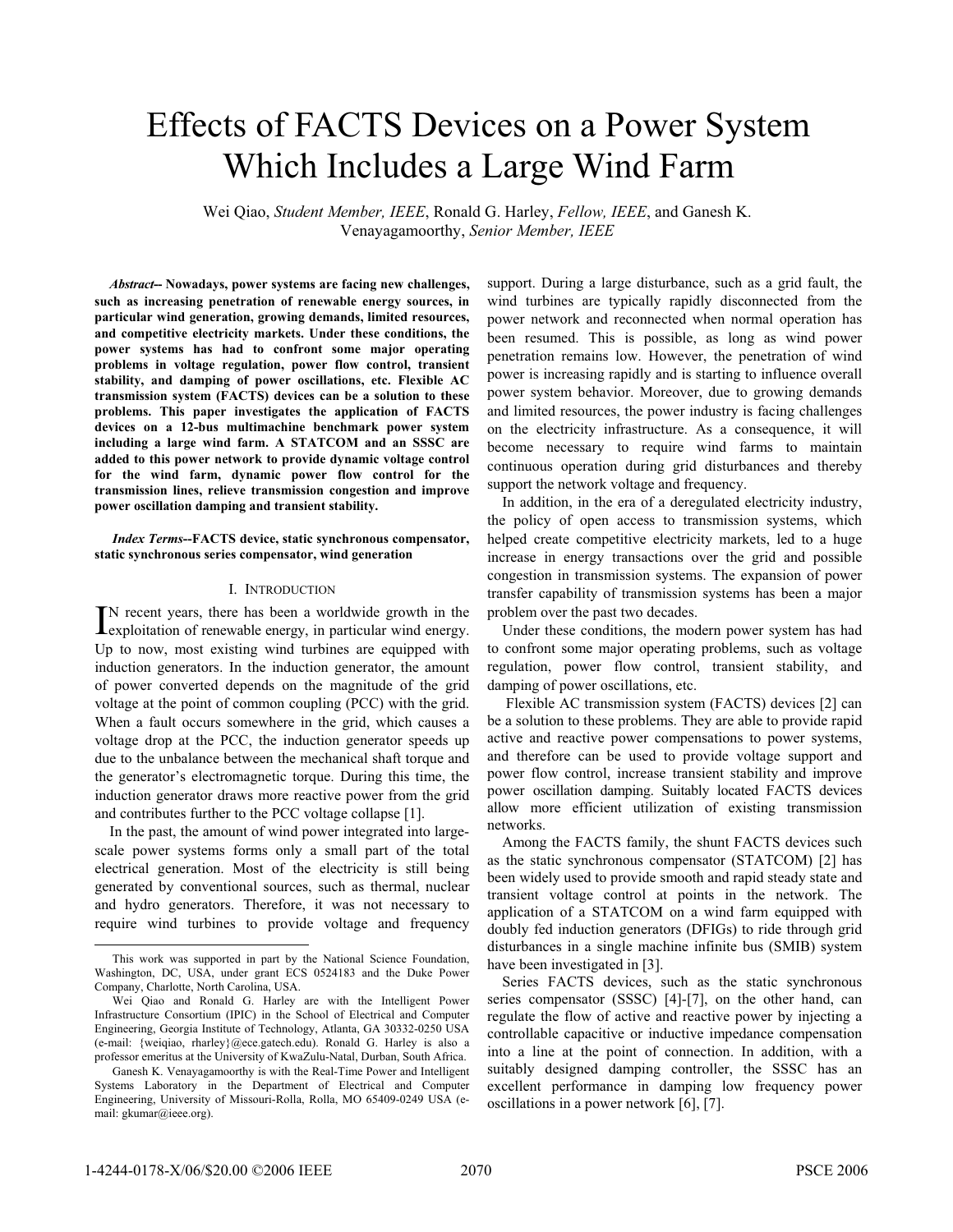In this paper, one generation unit in a 4-machine 12-bus benchmark power system [8] is replaced by a large wind farm equipped with DFIGs. A STATCOM and an SSSC are added to the power network to provide dynamic voltage control for the wind farm, dynamic power flow control for the transmission lines, relieve transmission congestion and improve power oscillation damping. Simulation results show that the FACTS devices significantly improve the performance of the wind farm and the power network during transient disturbances.

#### II. POWER SYSTEM MODEL

The original 4-machine 12-bus benchmark power system in [8] is proposed as a platform system for studying FACTS device applications and integration of wind generation. Figure 1 shows the single-line diagram of the extended 4-machine 12-bus power system which now includes a large wind farm, a STATCOM and an SSSC. The system consists of six 230-kV busses, two 345-kV busses and four 22-kV busses. It covers three geographical areas. Area 1 is predominantly a generation area with most of its generation coming from hydro power (represented by G1 and G2). Area 2, located between the main generation area (Area 1) and the main load center (Area 3), has a large wind farm (represented by G4) but is insufficient to meet local demand. Area 3, situated about 500 km from Area 1, is a load center with some thermal generation (represented by G3) available. Furthermore, since the generation unit in Area 2 has limited energy available, the system demand must often be satisfied through transmission. The transmission system consists of 230-kV transmission lines except for one 345-kV link between Areas 1 and 3 (between busses 7 and 8). Areas 2 and 3 have switched shunt capacitors to support the voltage. The detailed parameters of the system components are given in [8]. The specified voltage and the amount of active power generation at each generator bus, the load and shunt compensation at each load bus for the basic case (without the STATCOM and the SSSC) are shown in Table I.



Fig. 1. Single-line diagram of the 12-bus power system incorporated with a large wind farm, a STATCOM and an SSSC.

A STATCOM is placed at bus 6 to provide steady state as well as transient voltage support for the wind farm. This dynamic reactive power compensator enhances the capability of the wind farm to ride through the grid disturbances and therefore achieve the desirable uninterrupted operation.

As discussed in [8], power flow studies on this 12-bus system reveal that in the event of a loss of generation in Area 3, or a loss of the transmission line between busses 4 and 5, line 1-6 is overloaded while the transmission capacity of the parallel path through the 345-kV transmission line 7-8 is underutilized. This congestion can be relieved by placing an SSSC at one end of line 7-8 close to bus 7. In addition, with a suitably designed damping controller, the SSSC can significantly improve power oscillation damping of the system, especially speed oscillation damping of G4 during various transient disturbances.

G1 is modeled as a three-phase infinite source, while other two conventional generators(G2 and G3) are modeled in detail, with the automatic voltage regulator (AVR), exciter and turbine governor dynamics taken in to account. The system is simulated in PSCAD/EMTDC environment.

#### TABLE I BUS DATA

|     | Nominal                   | Specified |              | Shunt  | Generation |
|-----|---------------------------|-----------|--------------|--------|------------|
| Bus | Voltage (kV) Voltage (pu) |           | Load (MVA)   | (MVar) | (MW)       |
|     | 230                       |           |              |        |            |
|     | 230                       |           | $280 + j200$ |        |            |
|     | 230                       |           | $320 + i240$ |        |            |
| 4   | 230                       |           | $320 + i240$ | 160    |            |
|     | 230                       |           | $100+160$    | 80     |            |
| 6   | 230                       |           | $440 + j300$ | 180    |            |
|     | 345                       |           |              |        |            |
| 8   | 345                       |           |              |        |            |
| 9   | 22                        | 1.04      |              |        |            |
| 10  | 22                        | 1.02      |              |        | 500        |
| 11  | 22                        | 1.01      |              |        | 200        |
| 12  | 22                        | 1.02      |              |        | 300        |

#### III. WIND FARM MODEL

The wind farm is represented by an aggregated model in which over one hundred individual wind turbines and DFIGs are modeled as one equivalent DFIG driven by a single equivalent wind turbine [1]. Each individual wind turbine and DFIG represents a 3.6 MW wind turbine generator system [9]. The parameters of the equivalent wind turbine and DFIG are given in the Appendix.

The basic configuration of a DFIG driven by a wind turbine is shown in Fig. 2. The wound-rotor induction machine in this configuration is fed from both stator and rotor sides. The stator is directly connected to the grid while the rotor is fed through a partial-load variable frequency converter (VFC), which only needs to handle a fraction (25-30%) of the total power to achieve full control of the generator. In order to produce electrical power at constant voltage and frequency to the utility grid over a wide operating range from subsynchronous to supersynchronous speed, the power flow between the rotor circuit and the grid must be controlled both in magnitude and in direction. Therefore, the VFC consists of two four-quadrant IGBT PWM converters connected back-toback by a dc-link capacitor [10]. Both converters are fully represented by individual IGBT switches and the switching frequency is 2 kHz. The IGBT switches, dc-link capacitor and other components of the VFC are built with the standard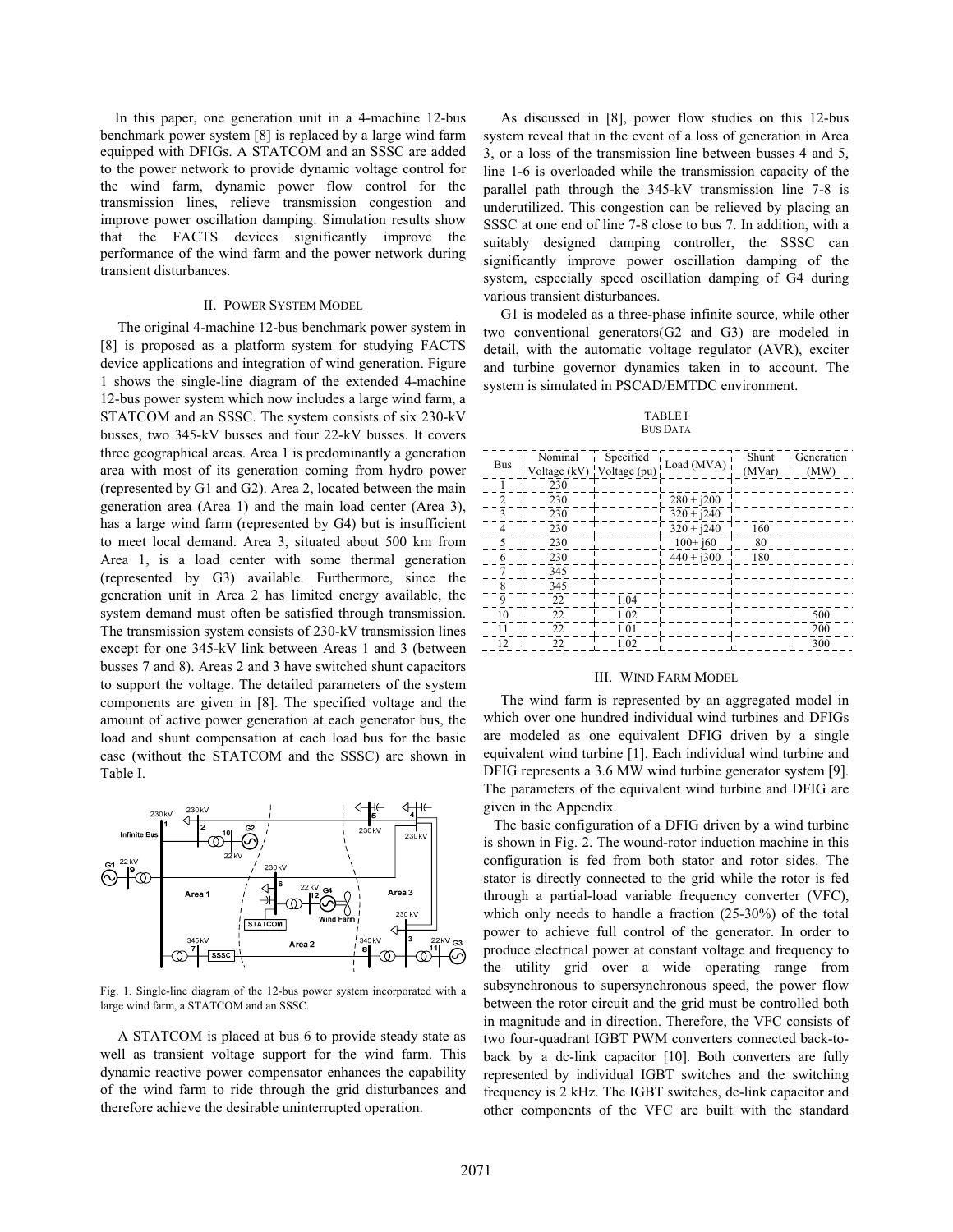component models from the PSCAD/EMTDC library. The crow-bar is used to short-circuit the RSC in order to protect the rotor-side converter (RSC) from over-current in the rotor circuit during grid faults.



Fig. 2. Configuration of a DFIG driven by a wind turbine.

Control of the VFC includes the RSC control and the gridside converter (GSC) control [1], [3], [10]. The objective of the RSC is to govern both the stator-side active and reactive powers independently. Figure 3 shows the overall vector control scheme of the RSC. In order to achieve independent control of the stator active power  $P<sub>s</sub>$  (by means of speed control) and reactive power  $Q_s$  by means of rotor current regulation, the instantaneous three-phase rotor currents *irabc* are sampled and transformed to  $d-q$  components  $i_{dr}$  and  $i_{qr}$  in the stator-flux oriented reference frame. Subsequently, *Qs* and  $P_s$  (thus the generator rotor speed  $\omega_r$ ) can be represented as functions of the individual current components. Therefore, the reference values of  $i_{dr}$  and  $i_{qr}$  can be determined directly from the  $Q_s$  and  $\omega_r$  commands. The actual  $d-q$  current signals ( $i_{dr}$ and  $i_{qr}$ ) are then compared with their reference signals  $(i_{dr}^*$  and  $i_{qr}$ <sup>\*</sup>) to generate the error signals, which are passed through two PI controllers to form the voltage signals  $v_{dr1}$  and  $v_{qr1}$ . The two voltage signals  $(v_{dr1}$  and  $v_{qr1})$  are compensated by the corresponding cross coupling terms  $(v_{dr2}$  and  $v_{qr2})$  to form the  $d-q$  voltage signals  $v_{dr}$  and  $v_{qr}$ . They are then used by the PWM module to generate the IGBT gate control signals to drive the IGBT converter.



Fig. 3. Overall vector control scheme of the rotor-side converter:  $v_{dr2}$  =  $s\omega_s \sigma L_r i_{qr}, v_{qr2} = s\omega_s (\sigma L_r i_{dr} + L_m^2 i_{ms}/L_s), \sigma = 1 - L_m^2 / L_s L_r.$ 

The objective of the GSC is to keep the dc-link voltage constant regardless of the magnitude and direction of the rotor power. In this paper, the GSC control scheme is also designed to regulate the reactive power. This might be necessary to keep the voltage within the desired range, when the DFIG feeds into a weak power system without any local reactive compensation. When the DFIG feeds into a strong power system, the reactive power command of  $Q_g$  can simply be set to zero. Figure 4 shows the overall control scheme of the GSC. The actual signals of the dc-link voltage and the reactive power ( $V_{dc}$  and  $Q_g$ ) are compared with their commands ( $V_{dc}$ <sup>\*</sup> and  $Q_g^*$ ) to form the error signals, which are passed through the PI controllers to generate the reference signals for the *d*axis and *q*-axis current components  $(i_{dg}^*$  and  $i_{gg}^*$ ), respectively. The instantaneous ac-side three-phase current of the GSC are sampled and transformed into *d*-axis and *q*-axis current components  $i_{dg}$  and  $i_{gg}$  by applying the synchronously rotating reference frame transformation. The actual signals  $(i_{dg}$  and  $i_{gg}$ ) are then compared with the corresponding reference signals to form the error signals, which are passed through two PI controllers. The voltage signals  $(v_{dq1}$  and  $v_{qg1}$  are compensated by the corresponding cross coupling terms to form the  $d$ -*q* voltage signals  $v_{dg}$  and  $v_{gg}$ . They are then used by the PWM module to generate the IGBT gate control signals to drive the IGBT converter.



Fig. 4. Overall control scheme of the grid-side converter.

In transient stability studies, the wind turbine generator shaft system should be represented by a two-mass model instead of a single lumped-mass model [1]. The mechanical power of the turbine extracting from the wind is calculated by [1], [9]

$$
P_m = \frac{1}{2} \rho A_r v_w^3 C_P(\lambda, \beta) \tag{1}
$$

where  $\rho$  is the air density;  $A_r = \pi R^2$  is the area swept by the rotor blades;  $v_w$  is the wind speed;  $C_P$  is the power coefficient, which is a function of both tip speed ratio  $\lambda$  and the blade pitch angle  $\beta$ . The  $C_P \lambda \beta$  curves depend on the blade design and are given by the wind turbine manufacturer.

#### IV. FACTS DEVICES

The STATCOM and the SSSC are each modeled as a PWM voltage-source converter, using GTO thyristors in appropriate multi-phase circuit configuration with a dc-link capacitor. The basic principles of these two FACTS devices and their control schemes are discussed in this section.

#### *A. Static Synchronous Compensator (STATCOM)*

A STATCOM [2], [11], [12], also known as an advanced static VAR compensator, is a shunt connected FACTS device.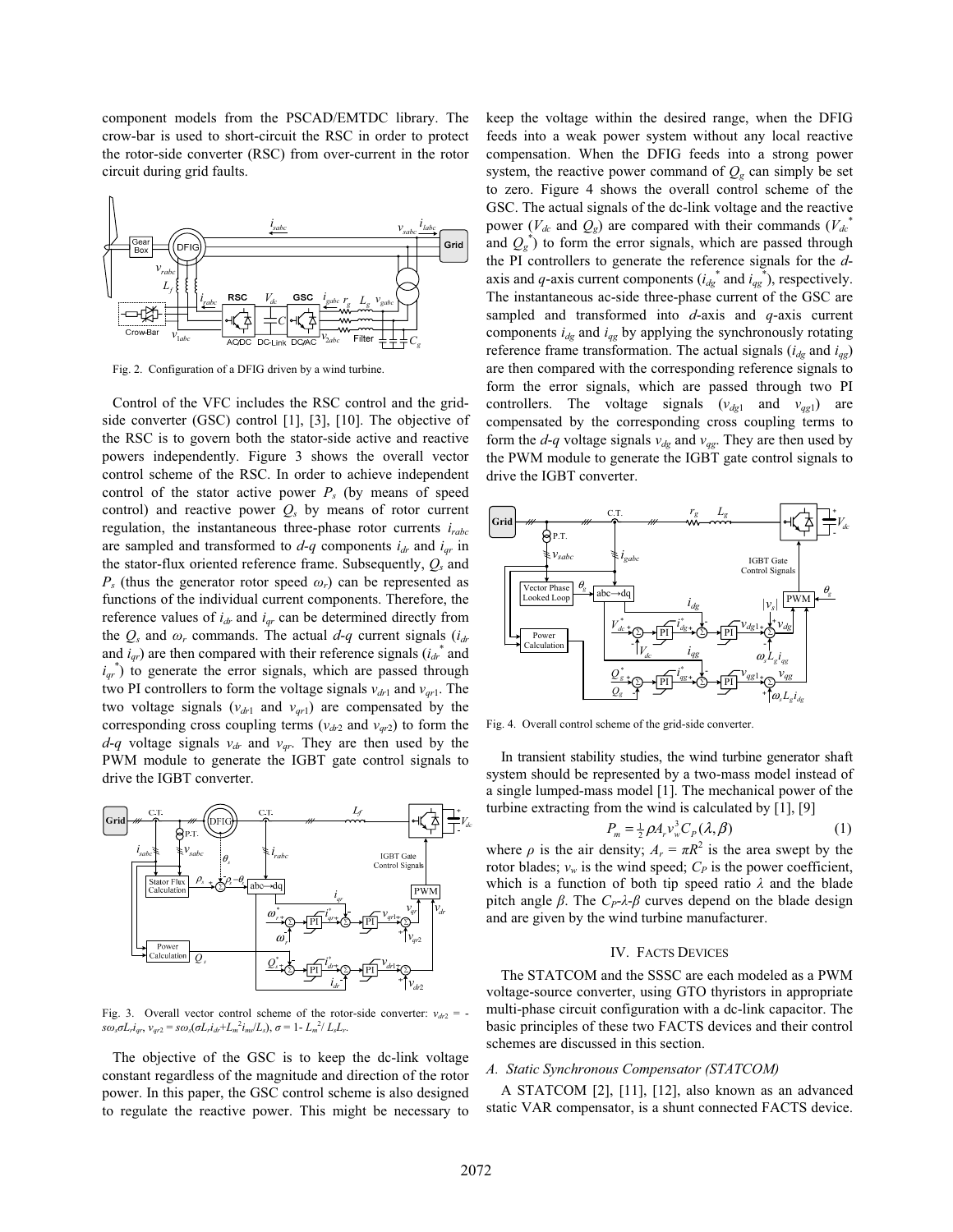It generates a set of balanced three-phase sinusoidal voltages at the fundamental frequency, with rapidly controllable amplitude and phase angle. A typical application of this type of controller is voltage support. In this paper, the objective of the STATCOM is to regulate the voltage at the PCC (bus 6 in Fig. 1) rapidly over the desired range and keep the dc-line voltage constant. It can enhance the capability of the wind farm to ride through transient disturbances in the grid. The overall control scheme of the STATCOM is shown in Fig. 5.



Fig. 5. Overall control scheme of the STATCOM

#### *B. Static Synchronous Series Compensator (SSSC)*

An SSSC is a series FACTS device which is connected in series with the transmission line and injects a controllable voltage in quadrature with the line current. This is equivalent to providing a controllable capacitive or inductive reactance compensation independent of the line current. Moreover, an SSSC with a properly designed damping controller can also be used to improve the damping of the low-frequency power oscillations in a power network.

In [5], Rigby and Harley reported an internal control scheme for an SSSC based on a voltage source PWM converter. By extending this work, they also proposed a power oscillation damping scheme by applying a suitably designed conventional external linear controller (CONVEC) to the SSSC [6].

The schematic diagram of the internal control scheme for the SSSC is shown in Fig. 6. The main objectives of this internal control scheme are to ensure that the injected controllable voltage at the ac terminals of the inverter remains in quadrature with the transmission line current, as well as keeping the dc terminal voltage of the inverter constant at steady state. The detailed description of the internal controller is given in [5].

The objective of the CONVEC (Fig. 7) is to damp the transient power oscillations of the system. This external controller is able to rapidly change the compensating capacitive reactance  $X<sub>C</sub>$  injected by the SSSC, thus providing a supplementary damping torque during transient power swings [6], [7].



Fig. 6. Schematic diagram of the SSSC internal controller

It was reported in [13] that the speed deviation  $\Delta\omega$  of a generator can be used to produce the supplementary control signal  $\Delta X_C$  from the external control. In this paper, the SSSC is located on line 7-8 which connects G3 to the infinite bus. Therefore, the speed deviation  $\Delta\omega_3$  of G3 should be a good input signal to the CONVEC. However, in a practical controller, it is usually desirable to choose a local signal, hence the active power deviation  $\Delta P_{78}$  on line 7-8 (measured at bus 7 side), instead of the remote signal  $\Delta\omega_3$ , is used as the input signal to the CONVEC. In Fig. 7,  $\Delta P_{78}$  is passed through two first-order low-pass filters and a damping controller (consisting of a proportional gain and a washout filter) [6], [7] to form a supplementary control signal  $\Delta X_C$ , which is then added to a steady state fixed set-point value  $X_{C0}$  to form the total commanded value of compensating reactance  $X_c^*$  at the input of the internal control for the SSSC.



Fig. 7. Schematic diagram of the SSSC external damping controller

The damping performance of the CONVEC depends on the proportional gains  $K_P$  of the damping controller. The value of  $K_P$  is determined by evaluating the damping of oscillations after a severe fault [6], [7] as well as taking into account the operating range of the SSSC. In this paper, the value of  $K_P$  = 50 is used for several case studies in section V. The time constants in CONVEC are chosen as  $T_c = 1.0$  s and  $T_p = 0.1$  s.

#### V. SIMULATION RESULTS

Simulation studies are carried out in this section to investigate the effects of the FACTS devices on the 12-bus power system including a large wind farm. The system is exposed to various transient disturbances, and the system responses, reinforced with the FACTS devices, are compared with the original system. For all cases, the set-point value of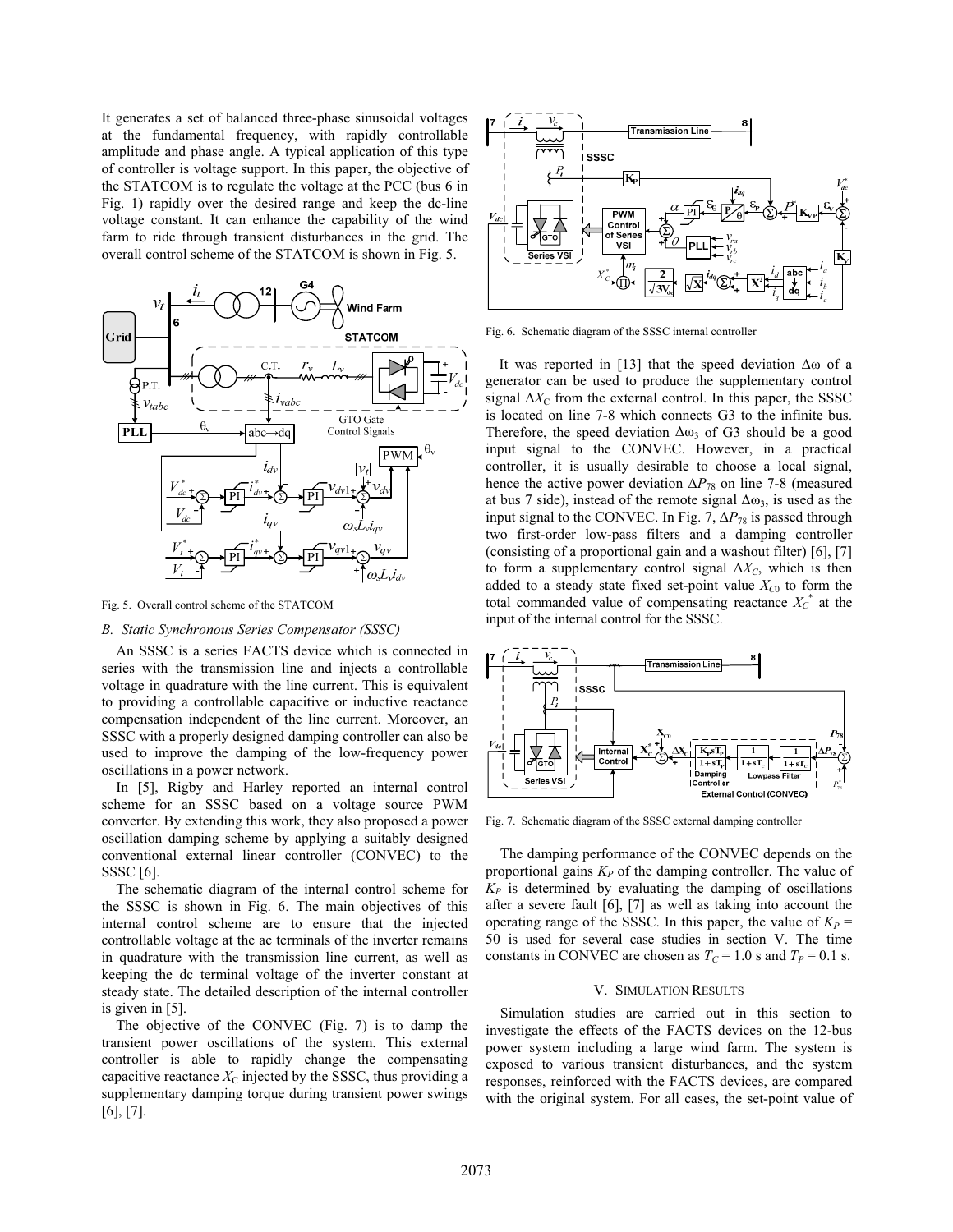the compensating reactance of the internal controller (Fig. 7) is chosen as  $X_{C0} = 60$  ohm when the SSSC is connected to the system.

#### *A. Transmission Congestion Relief by the SSSC*

For the power system in Fig. 1, if line 4-5 is open, the load demands in Area 3 are mainly supplied by generation in Area I through two transmission lines: line 1-6 and line 7-8. Due to the low capacity limit (250MVA) of line 1-6, the loss of line 4-5 results in the overloading of line 1-6 while the transmission capacity (500 MVA) of line 7-8 is underutilized. The shortage of transmission capacity of line 1-6 causes transmission congestion between Areas 1 and 3. This problem can be relieved by using an SSSC on line 7-8 to dynamically change the total line reactance to regulate the transmitted active power through line 7-8, and therefore relieve the overloading of line 1-6.



Fig. 8. The active power delivered by line 1-6: *P*16 (MW)



Fig. 9. The active power delivered by line 7-8: *P*78 (MW)

It is assumed that line 4-5 is open during the entire test and the SSSC is connected to line 7-8 at  $t = 5.0$  s. The active power reference value  $P_{78}^*$  of the external controller is set at 395 MW. Figures 8 and 9 show the results of the active power

delivered by line 1-6  $(P_{16})$  and line 7-8  $(P_{78})$ , respectively. Before applying the SSSC, the active power delivered by line 1-6 is 257 MW, which exceeds the capacity limit of line 1-6. Applying the SSSC reduces the active power flow of line 1-6 to 235 MW while increasing the active power flow of line 7-8 from 381 MW to 395 MW. In addition, the power oscillations of line 1-6 and line 7-8 are weakly damped without the use of the external damping controller CONVEC. The CONVEC improves the damping of power oscillations significantly. Therefore, the SSSC with the CONVEC can quickly regulate the active power of line 7-8 (also line 1-6) to the steady state set-point value.

#### *B. A Three-Phase Short Circuit Test on Line 1-6*

The use of the STATCOM to improve the wind farm dynamic performance during the transient state is evaluated in this subsection. The 12-bus system is operated with the SSSC and with/without the STATCOM. If there is no STATCOM, the reactive power command of the RSC in Fig. 3,  $Q_r^*$ , is set to 156 MVar in order to control the voltage of bus 6 (PCC) to the desired value.

A 150 ms three-phase short circuit is applied to the bus 1 end of line 1-6 at  $t = 5$  s. Figures 10 and 11 show the results of the rotor active power,  $P_r$ , and the rotor reactive power,  $Q_r$ , respectively. With a STATCOM to provide the dynamic reactive compensation, the rotor power of the DFIG is within the limit of the VFC power capacity (25% of the DFIG rated power) during the post-fault transient state. However, if there is no STATCOM, the rotor power of the DFIG exceeds the limit of the VFC power capacity with large oscillations. The VFC has to be blocked or disconnected from the system. As a result, the wind farm might be tripped out.

Fig. 12 shows the voltage profiles of bus 6 with and without the STATCOM. With the STATCOM for voltage control, the voltage drop and oscillation during and after this grid fault are much smaller than without the STATOCM. These results indicate that the STATCOM is effective for dynamic voltage control at the PCC where the wind farm is connected to the power network. The STATCOM significantly enhances the capability of wind farm to ride through the grid disturbances.



Fig. 10. The rotor active power of the DFIG G4: *Pr* (MW)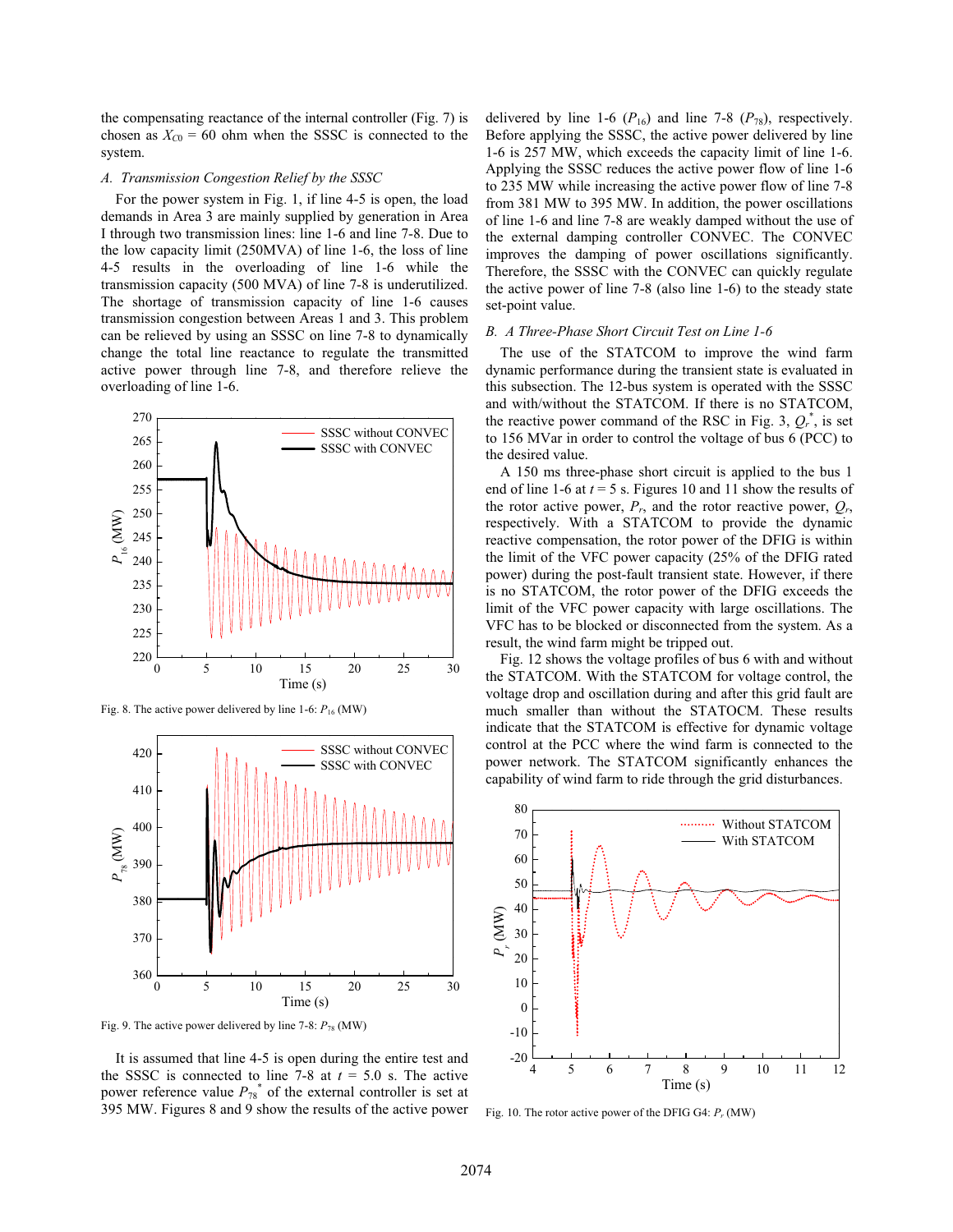

Fig. 11. The rotor reactive power of the DFIG G4: *Qr* (MVar)



Fig. 12. The terminal voltage of bus 6:  $V_{16}$  (pu)

#### *C. A Three-Phase Short Circuit Test on Line 7-8*

The system in Fig. 1 is operated with the STATCOM and the SSSC. Line 4-5 is closed during the entire test. A 150 ms three-phase short circuit is applied to the bus 7 end of line 7-8 at *t* = 5 s. Figures 13 and 14 show the results of the rotor angle of G3,  $\omega_3$ , and the active power delivered by line 7-8,  $P_{78}$ , respectively. These results indicate that with the CONVEC, the system oscillations are quickly damped out in only two or three cycles. However, without the CONVEC, the system only provides slight damping to these oscillations.

#### *D. A Three-Phase Short Circuit Test on Line 7-8 with the Loss of Line 4-5*

The dynamic damping performance of the CONVEC is now evaluated at another operating point, where the system is operated with the STATCOM and the SSSC but line 7-8 is now open during the entire test. The same 150 ms three-phase short circuit as in Subsection C is applied to the bus 7 end of line 7-8 at *t* = 5 s. Figures 15 and 16 show the rotor angle of G3,  $\omega_3$ , and the active power delivered by line 7-8,  $P_{78}$ , respectively. Again, these results show that the CONVEC provides the effective damping to the post-fault oscillations of the system.



Fig. 13. The rotor angle of G3:  $\omega_3$  (rad/s)



Fig. 14. The active power delivered by line 7-8: *P*78 (MW)



Fig. 15. The rotor angle of G3:  $\omega_3$  (rad/s)